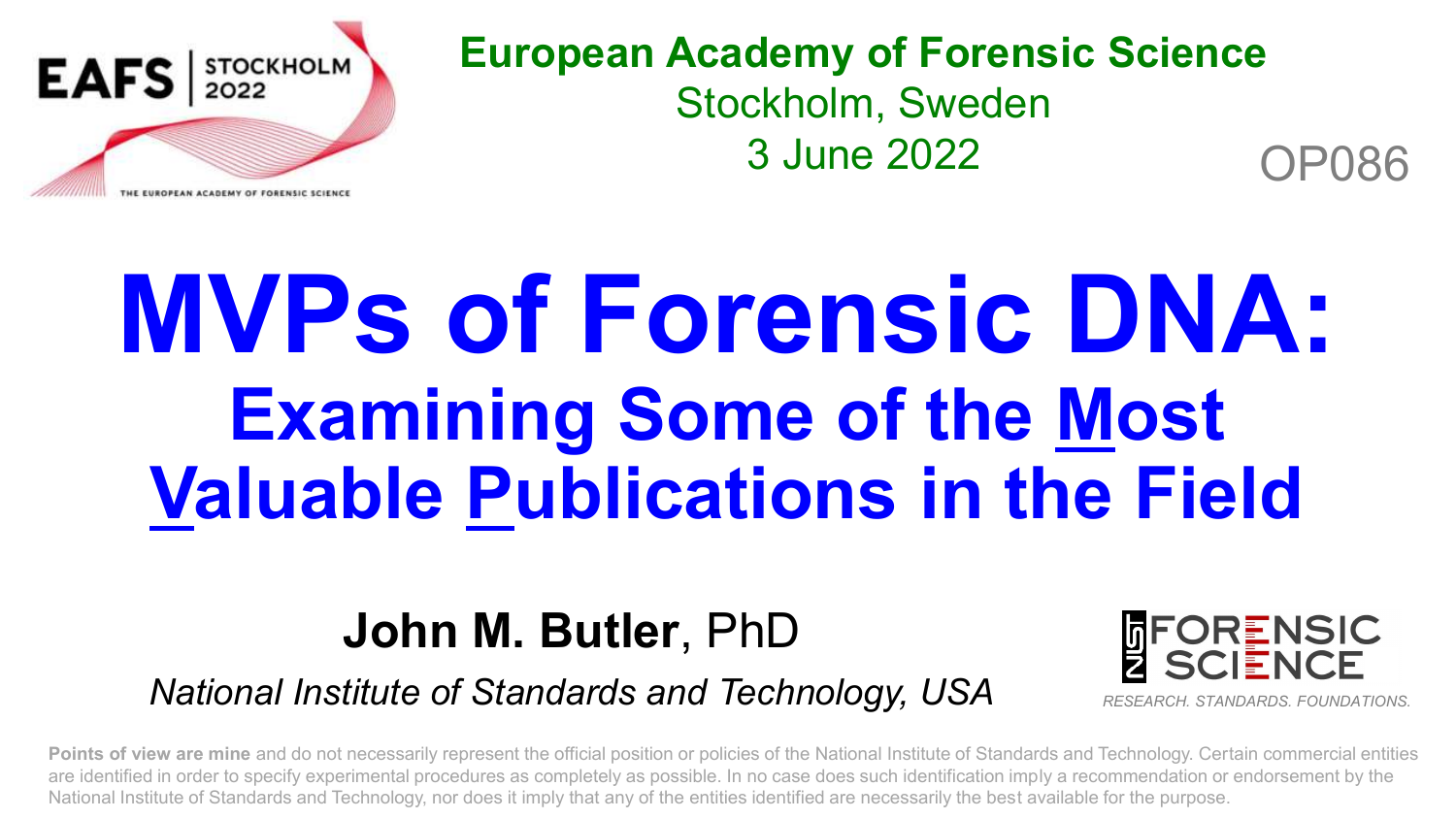

## **Experts Need Up-to-Date Knowledge in Their Field**

Dr. Gillian Tully, the UK Forensic Science Regulator at the time, stated in her 2017 annual report:

"It is a clear expectation of the courts that expert evidence is presented by people who are indeed experts in their field. This necessitates **an up-to-date knowledge of developments in the relevant field**, which in turn necessitates access to scientific literature and sufficient time **to ensure that each expert has the current relevant knowledge that they need**.**"**

<https://www.gov.uk/government/publications/forensic-science-regulator-annual-report-2017> (published January 19, 2018, quote from page 10)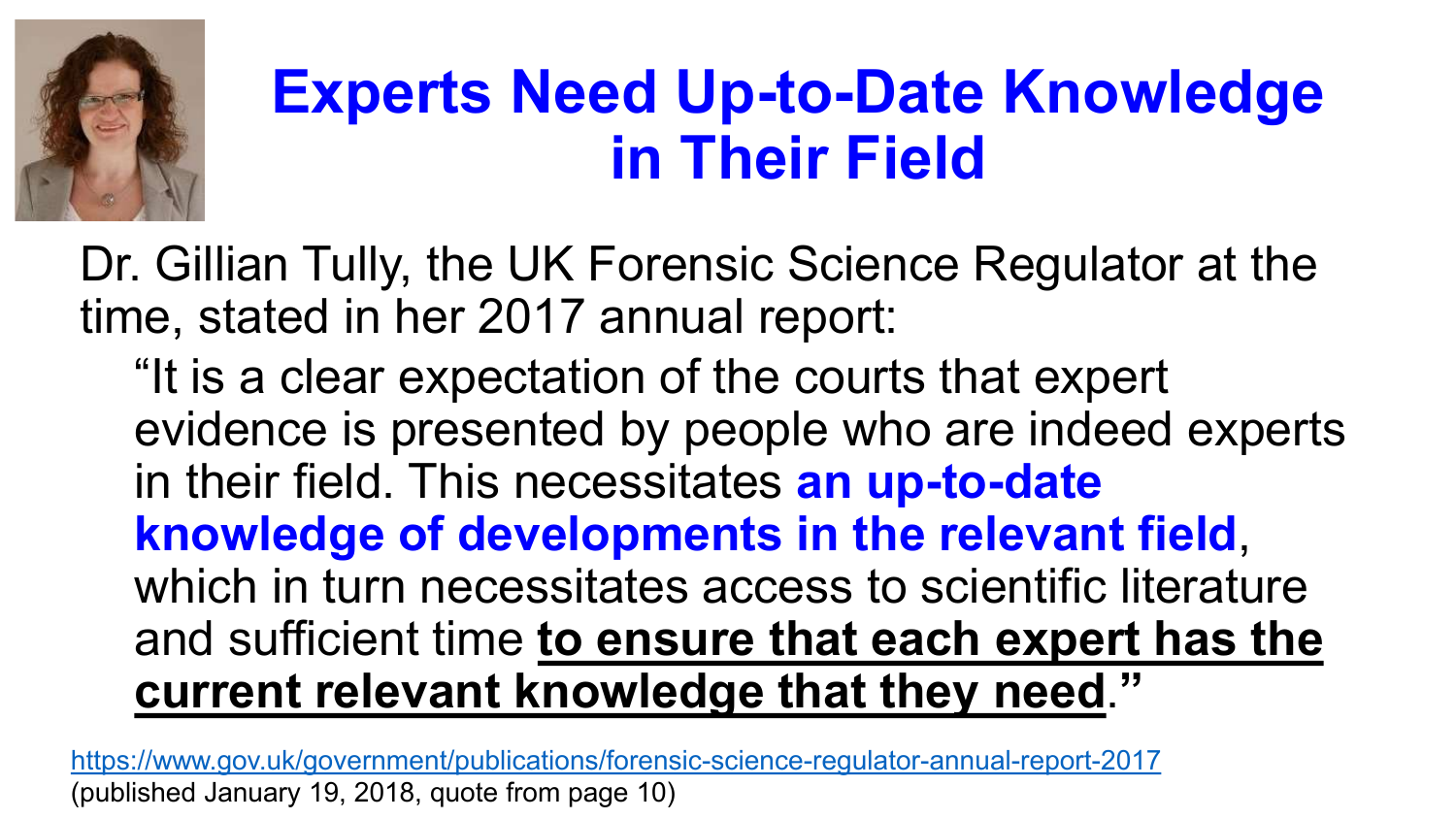## **Development of Expert Knowledge**

DNA analysts benefit from at least three different levels of expert knowledge:

- **1. Education in basic science** covering biochemistry, biology, chemistry, genetics, molecular biology, population genetics, and statistics
- **2. Training in forensic science** and specific methods and protocols used in their laboratory to develop competency needed to perform casework
- **3. Continued education and professional development** to keep up-to-date as the field evolves and new methods become available

## *#3 involves knowing the ever-growing scientific literature*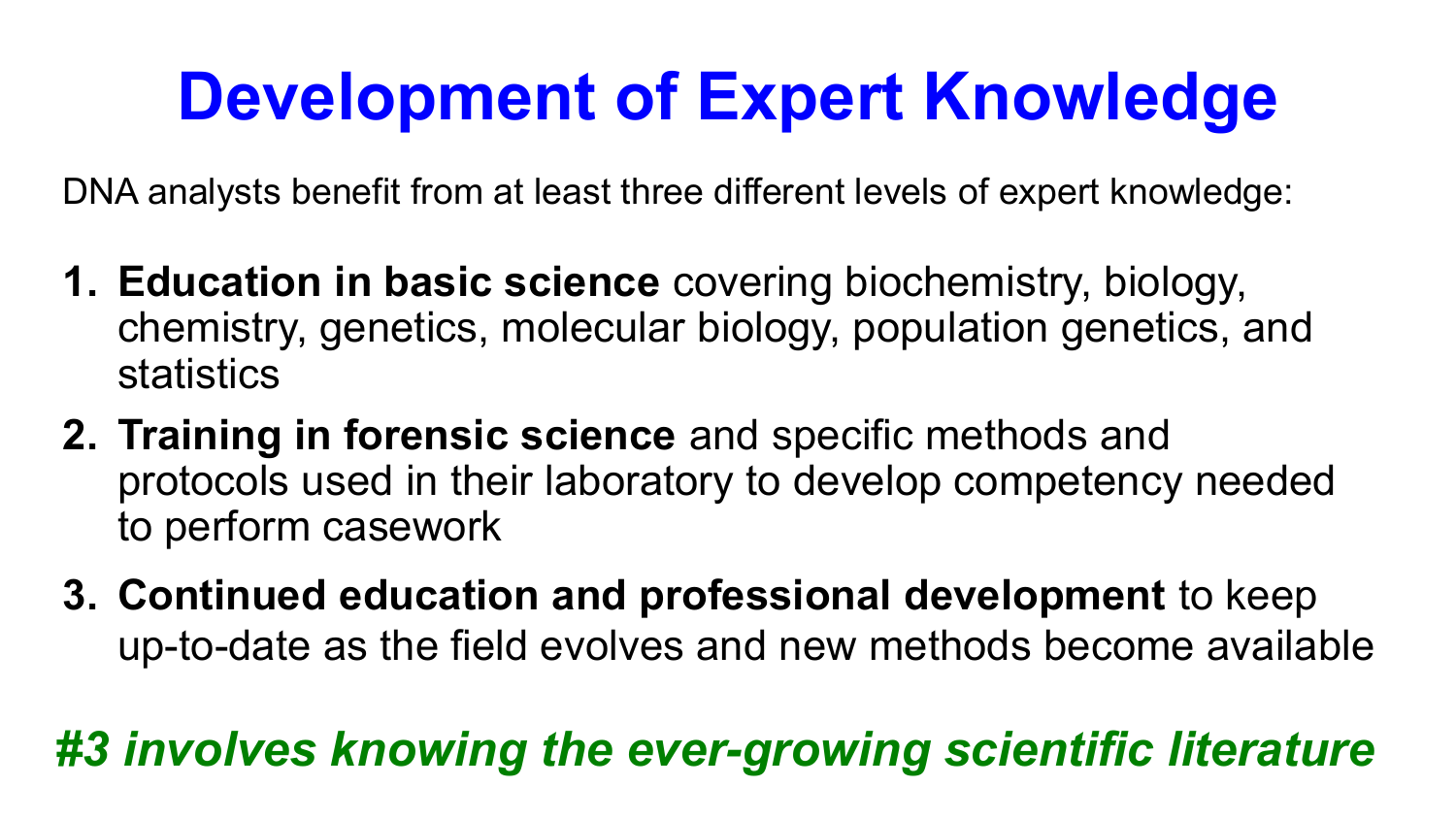## **A Constantly Growing DNA Literature…**



#### **INTERPOL Review 2016-2019**

**Discussed 235 references**  from 35 journals across 12 categories

Review of forensic biology and DNA publications from 2016 to 2019 (12 categories):

- 1. Core Loci Expansion
- 2. Rapid Analysis of STR Markers
- 3. Investigative Genetic Genealogy
- 4. Next-Generation Sequencing
- 5. DNA Mixture Interpretation and Probabilistic Genotyping Software
- 6. DNA Transfer and Activity Level Evaluations
- 7. Forensic Biology and Body Fluid Identification
- 8. DNA Phenotyping
- 9. Privacy and Ethical Issues
- 10. Guidance Documents (SWGDAM, OSAC, ASB, ENFSI, UK Regulator)
- 11. Contamination Avoidance and DNA Success Rates
- 12. Recent Special Issues and Review Articles of Note

#### **INTERPOL Review 2019-2022** (in progress) = **1884+ articles across 32 categories**

- Scopus and Web of Science searches with "forensic DNA" and then removing duplicates and non-English articles
- Manual searches of non-indexed journals such as FSI Reports, WIREs Forensic Science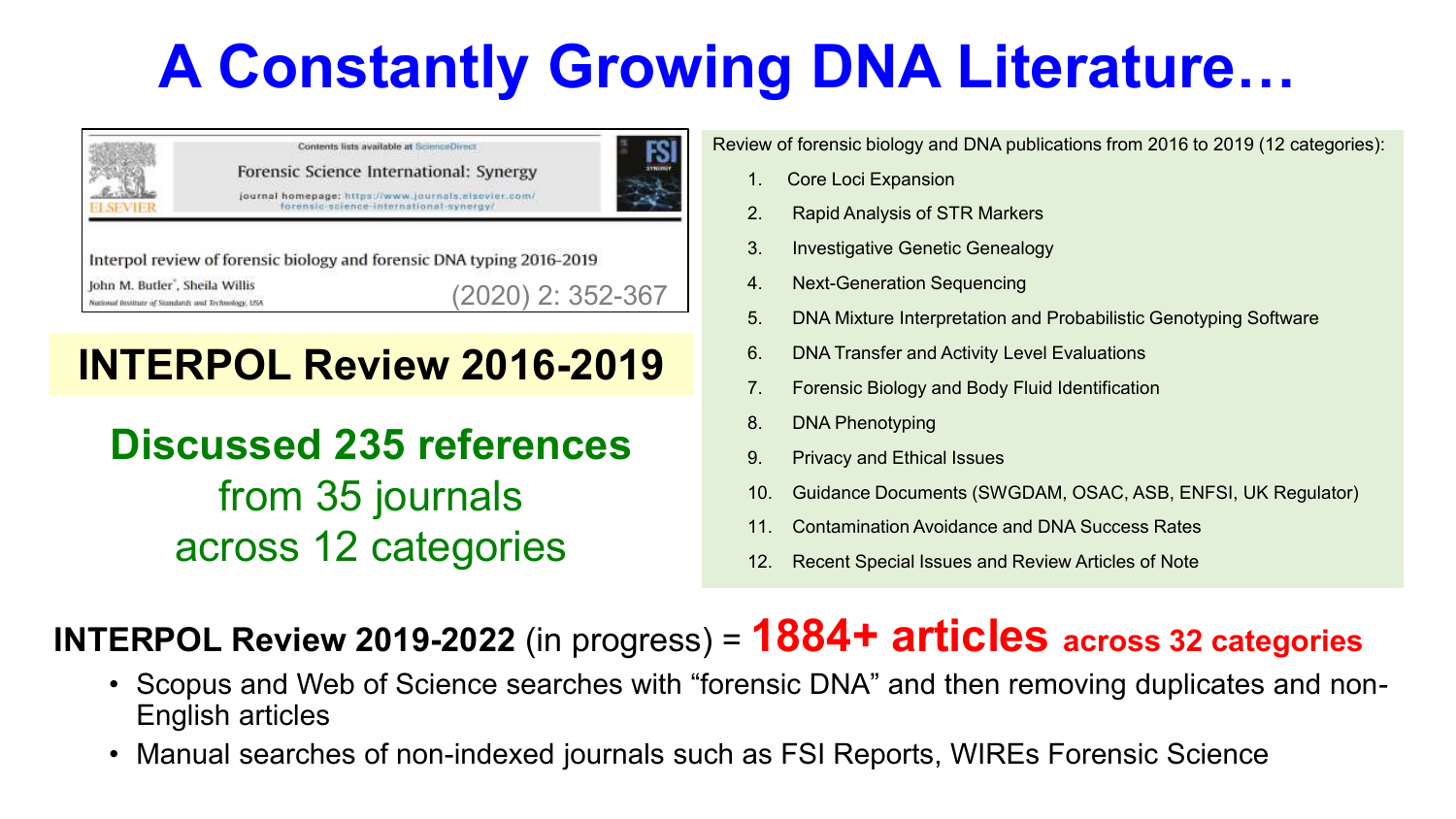## **Some Improvements That Could Be Beneficial to the Forensic DNA Community**

**An AAFS 2021 workshop was intended as a start** 

From deliberations and discussions of NIST team members and Resource Group in connection with the Scientific Foundation Review on DNA Mixture Interpretation (see Appendix 2 in NISTIR 8351-DRAFT published in June 2021)

- **1. An agreed upon, defined body of knowledge for DNA analysis and interpretation** and a means to update and remove outdated information as methods evolve
- **2. Access to appropriate relevant literature** for technical leaders and analysts
- **3. Dedicated time in the workday to read the literature** so that technical leaders and analysts can keep up-to-date with developments
- **4. Uniformly documented knowledge assessment**
- **5. A method to acknowledge competence in a specific area** to allow true expertise in testimony (e.g., DNA transfer and activity assessments, see van Oorschot et al. 2019)
- **6. Additional training for technical leaders in experimental design and data analysis** to assist with validation studies and protocol development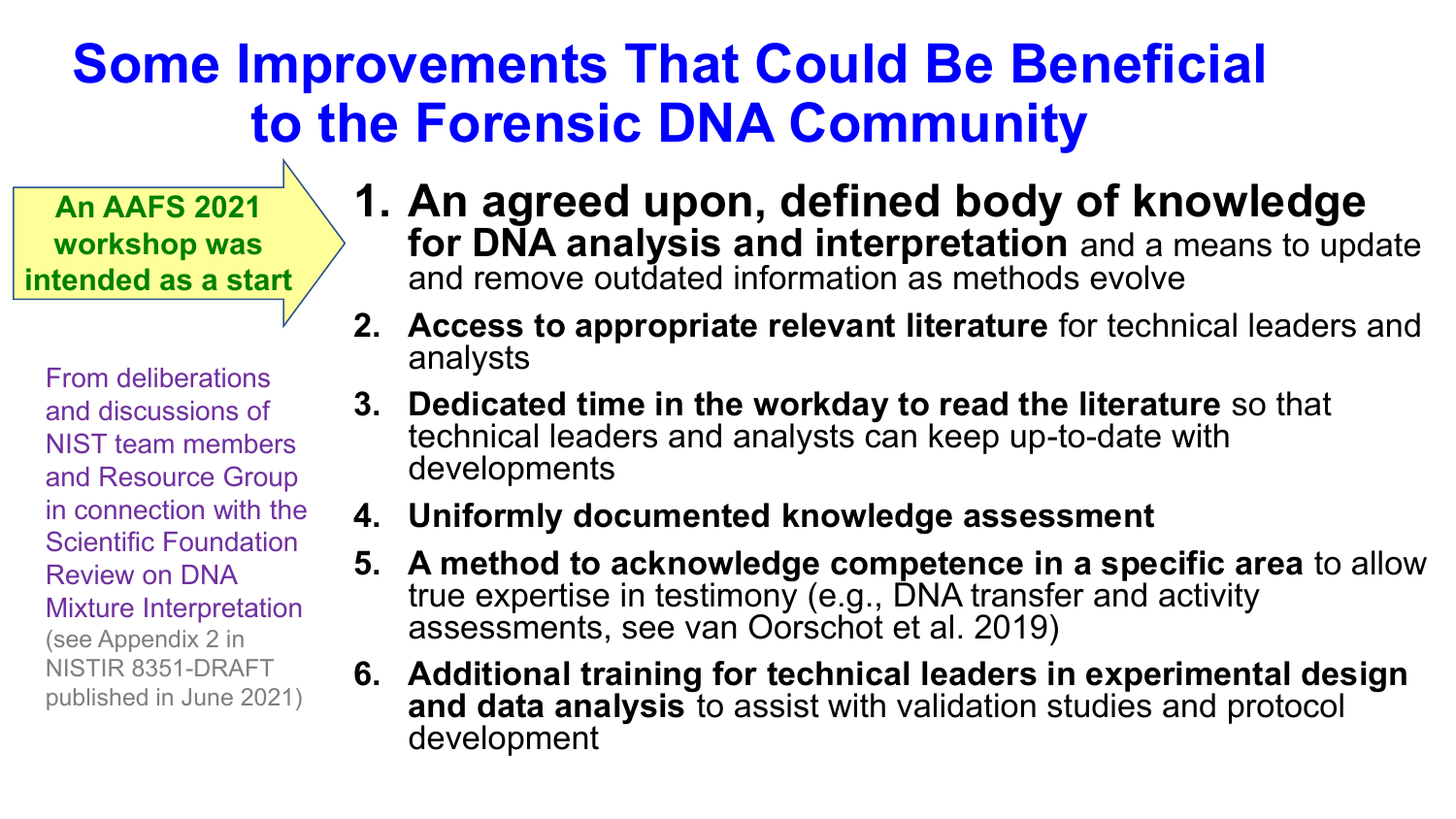## **Creating a Most Valuable Publications (MVP) List**

- Experience with an extensive examination of the literature for the NIST Scientific Foundation Review on DNA Mixture Interpretation (2018-2021) – *collecting and studying >1,000 articles*
- Consideration of the new SWGDAM Training Guidelines (published in July 2020)
	- **129 references** in five categories + 6 websites

• Developed initial MVP list in September 2020 be all inclusive. The laboratory should develop a list tailored to its specific needs."

SWGDAM (2020): "This list is not meant to

- My assistance was requested from an OSAC task group (I expanded on their initial efforts)
- **Created 26 category groups** (labeled A-to-Z) for various forensic DNA topics
	- Subjective selection of **a #1 article** followed by reference citations defined by date of publication
	- Selected **a total of 480 articles plus 17 books** = 497 MVPs
- **Conducted a virtual workshop in February 2021 with three co-presenters**
	- Input on articles from experienced practitioners and researchers including Robin Cotton, Mecki Prinz, Charlotte Word, Amy Brodeur, Teresa Cheromcha, and Phil Danielson
- **Reduced MVP list from 480 articles to 85 articles** for AAFS 2022 workshop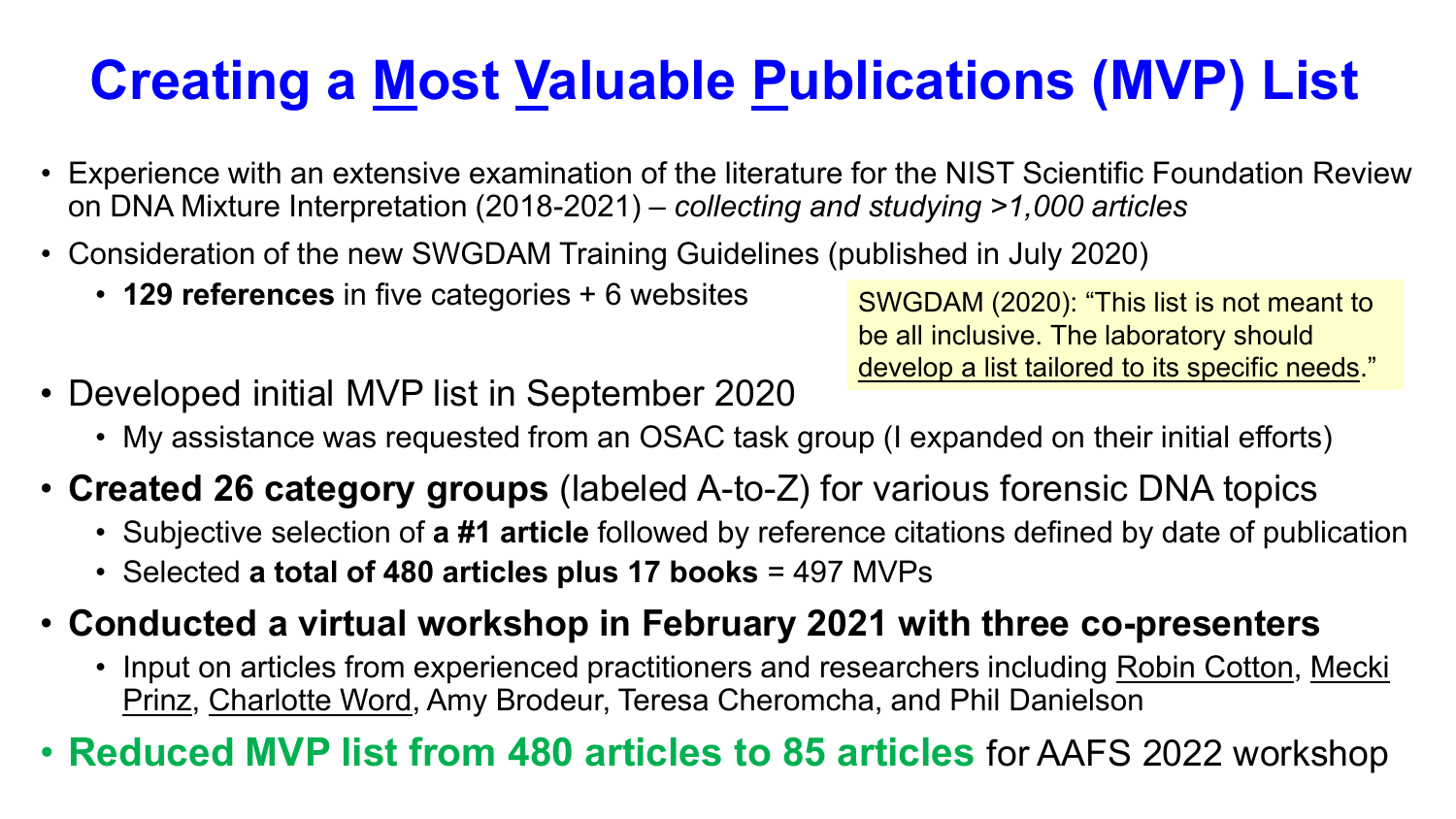## **(MVP 2021 List) Category A: Plain Language Guides to Forensic DNA Analysis**

**(MVP 2022 List)** 

**1. Sense about Science (2017) Making Sense of Forensic Genetics.**  [A 40-page plain language guide available at https://senseaboutscience.org/activities/making-](https://senseaboutscience.org/activities/making-sense-of-forensic-genetics/)**A**

sense-of-forensic-genetics/.

- 2. Jobling, M.A. and Gill, P. (2004) Encoded evidence: DNA in forensic analysis. *Nature Reviews: Genetics* 5(10): 739-751. A2.
- 3. The Royal Society (2017) *Forensic DNA Analysis: A Primer for Courts*. A 60-page plain language guide available at https://royalsociety.org/-/media/about[us/programmes/science-and-law/royal-society-forensic-dna-analysis-primer-for-courts.pdf.](https://royalsociety.org/-/media/about-us/programmes/science-and-law/royal-society-forensic-dna-analysis-primer-for-courts.pdf)  $A3.$
- 4. Press, R. (2019) DNA Mixtures: A Forensic Science Explainer. A4.

Available at [https://www.nist.gov/featuredstories/dna-mixtures-forensic-science-explainer.](https://www.nist.gov/featuredstories/dna-mixtures-forensic-science-explainer) (see also Forensic Science Review 31: 87-91 available at [http://forensicsciencereview.com/Abstract/31\(2\)-\(R&C\)%20Full%20text.pdf\)](http://forensicsciencereview.com/Abstract/31(2)-(R&C)%20Full%20text.pdf)



RSI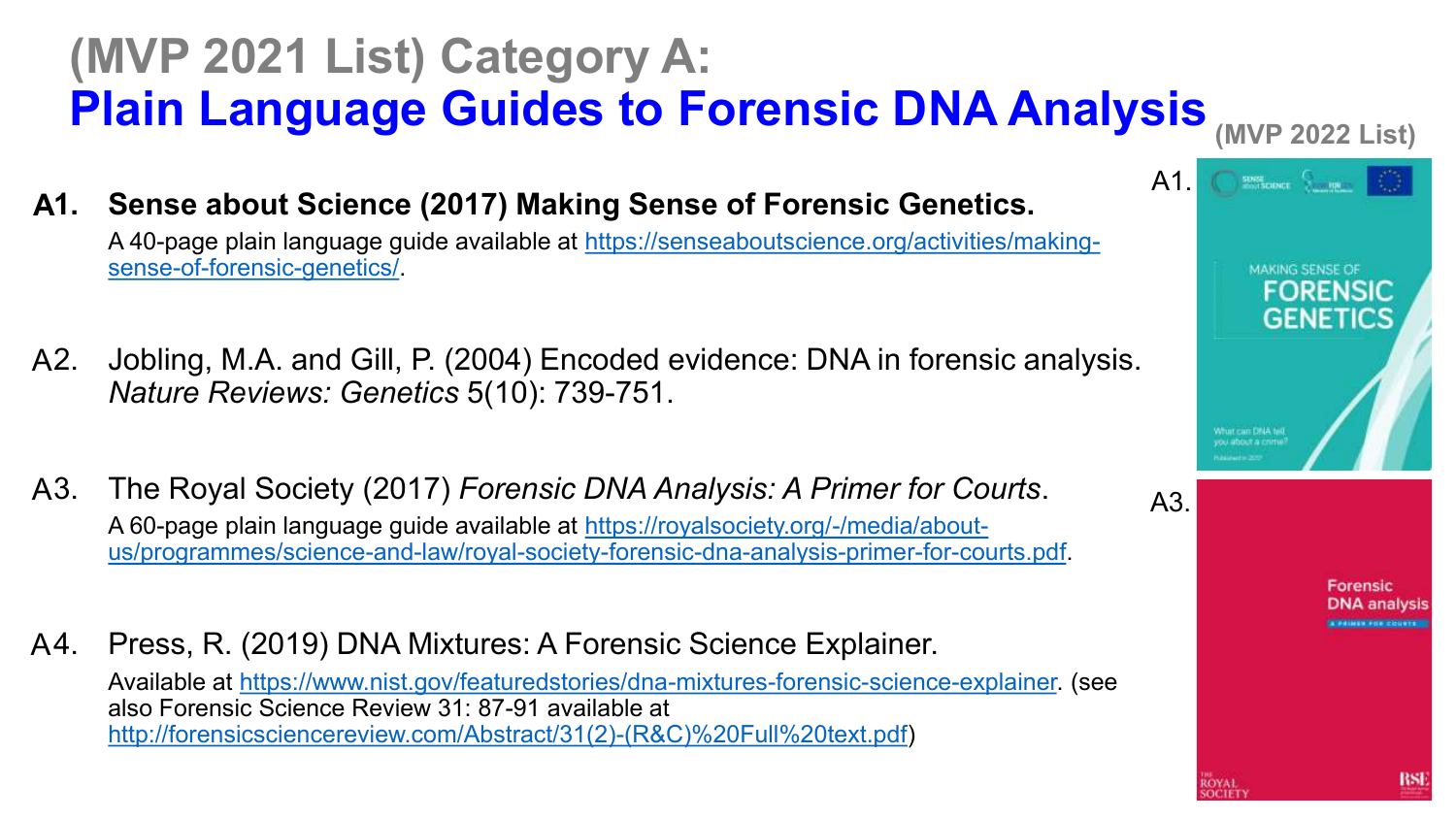| <b>Informative Forensic DNA Reviews and Research Studies (A-to-Z)</b> | # Articles                                                   |    |                |  |  |  |  |
|-----------------------------------------------------------------------|--------------------------------------------------------------|----|----------------|--|--|--|--|
| <b>Category</b><br><b>Group</b>                                       | <b>Topic(s) Covered</b>                                      |    | 85<br>(2022)   |  |  |  |  |
| A                                                                     | <b>Plain Language Guides to Forensic DNA Analysis</b>        | 4  | $\overline{2}$ |  |  |  |  |
| B                                                                     | Serology and Body Fluid Identification                       |    |                |  |  |  |  |
| $\mathbf C$                                                           | <b>Collection and Storage of Biological Material</b>         |    |                |  |  |  |  |
| D                                                                     | <b>DNA Extraction/Purification, Differential Extraction</b>  |    |                |  |  |  |  |
| E                                                                     | <b>DNA Quantitation, Degraded DNA</b>                        |    |                |  |  |  |  |
| F                                                                     | PCR Amplification, Inhibition, and Artifacts                 | 13 | $\overline{3}$ |  |  |  |  |
| G                                                                     | <b>Capillary Electrophoresis Separation and Detection</b>    |    |                |  |  |  |  |
| H                                                                     | Assessing Sample Suitability & Complexity, Low-Template      |    |                |  |  |  |  |
|                                                                       | <b>Estimating the Number of Contributors</b>                 |    |                |  |  |  |  |
| $\mathbf J$                                                           | Data Interpretation, Mixture Deconvolution, Interlab Studies |    |                |  |  |  |  |
| K                                                                     | Interpretation: Binary Approaches (CPI, RMP, LR)             | 11 | 5              |  |  |  |  |
|                                                                       | Interpretation: Probabilistic Genotyping Software            | 44 | 4              |  |  |  |  |
| M                                                                     | <b>Report Writing and Technical Review</b>                   | 8  | 4              |  |  |  |  |
|                                                                       |                                                              |    |                |  |  |  |  |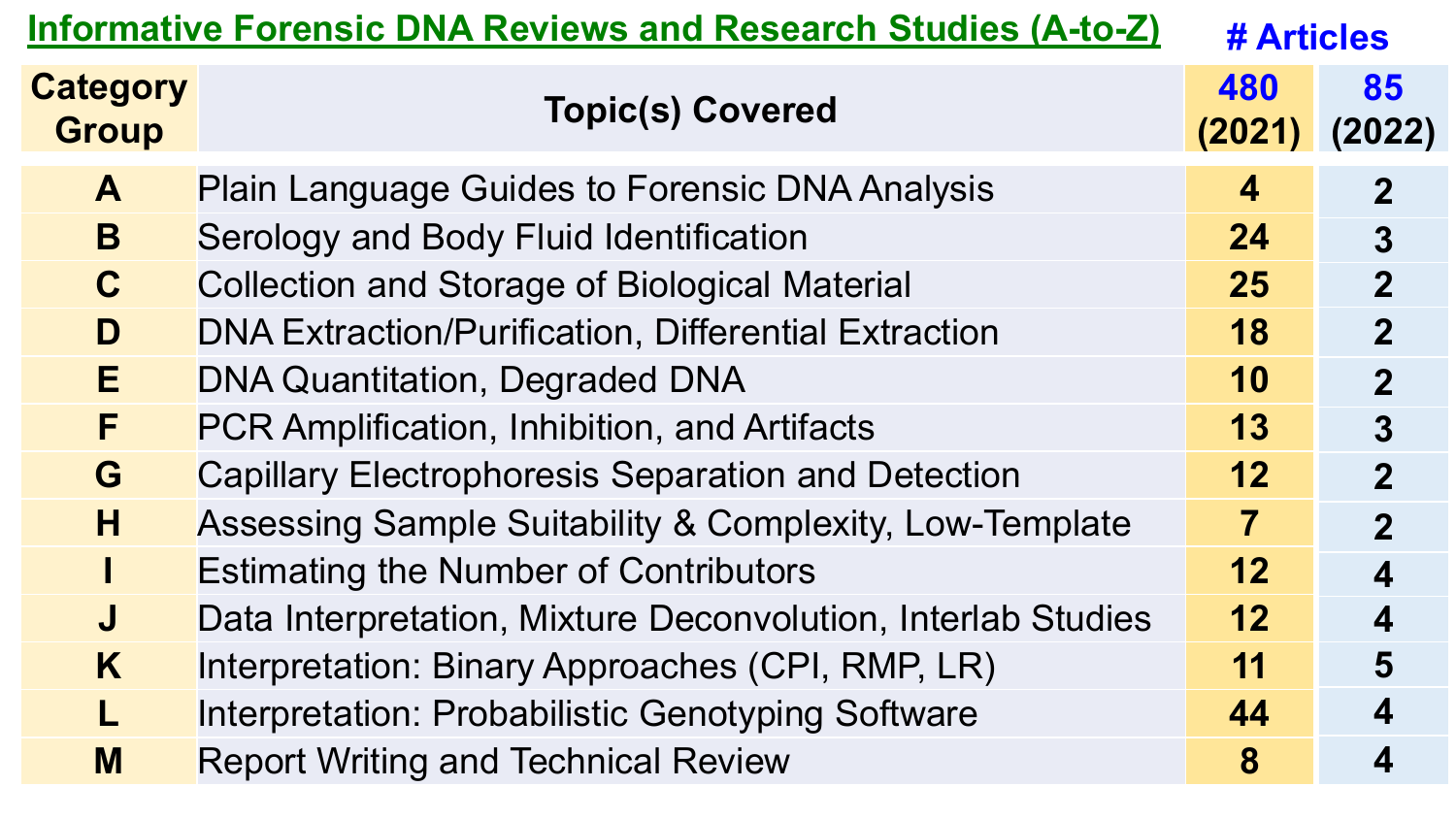| <b>Informative Forensic DNA Reviews and Research Studies (A-to-Z)</b> | # Articles                                                  |    |                         |
|-----------------------------------------------------------------------|-------------------------------------------------------------|----|-------------------------|
| <b>Category</b><br><b>Group</b>                                       | <b>Topic(s) Covered</b>                                     |    | 85<br>(2022)            |
| N                                                                     | Court Testimony, Communication, Juror Comprehension         | 22 | 5                       |
| $\mathbf{O}$                                                          | <b>Autosomal STR Markers and Kits</b>                       | 29 | $\overline{2}$          |
| P                                                                     | <b>Mitochondrial DNA Testing</b>                            | 11 | $\overline{3}$          |
| $\bf{Q}$                                                              | Y-Chromosome and X-Chromosome Testing                       | 17 | $\overline{\mathbf{4}}$ |
| R                                                                     | <b>DNA Databases and Investigative Genetic Genealogy</b>    | 14 | $\overline{3}$          |
| S                                                                     | <b>Statistical Analysis</b>                                 | 11 | $\overline{2}$          |
| Τ                                                                     | <b>Population Genetics</b>                                  | 11 | $\overline{2}$          |
| U                                                                     | DNA Phenotyping (Ancestry, Appearance, Age)                 | 24 | $\overline{2}$          |
| V                                                                     | New Technologies (Rapid DNA, Massively Parallel Sequencing) | 35 | 5                       |
| W                                                                     | <b>DNA Transfer and Activity Level Reporting</b>            | 57 | 8                       |
| X                                                                     | Non-Human DNA Testing                                       | 15 | $\overline{2}$          |
| Y                                                                     | Method Validation, Quality Control, and Human Factors       | 23 | 5                       |
| Z                                                                     | <b>General Forensic Science Topics</b>                      | 11 | $\overline{3}$          |
|                                                                       |                                                             |    |                         |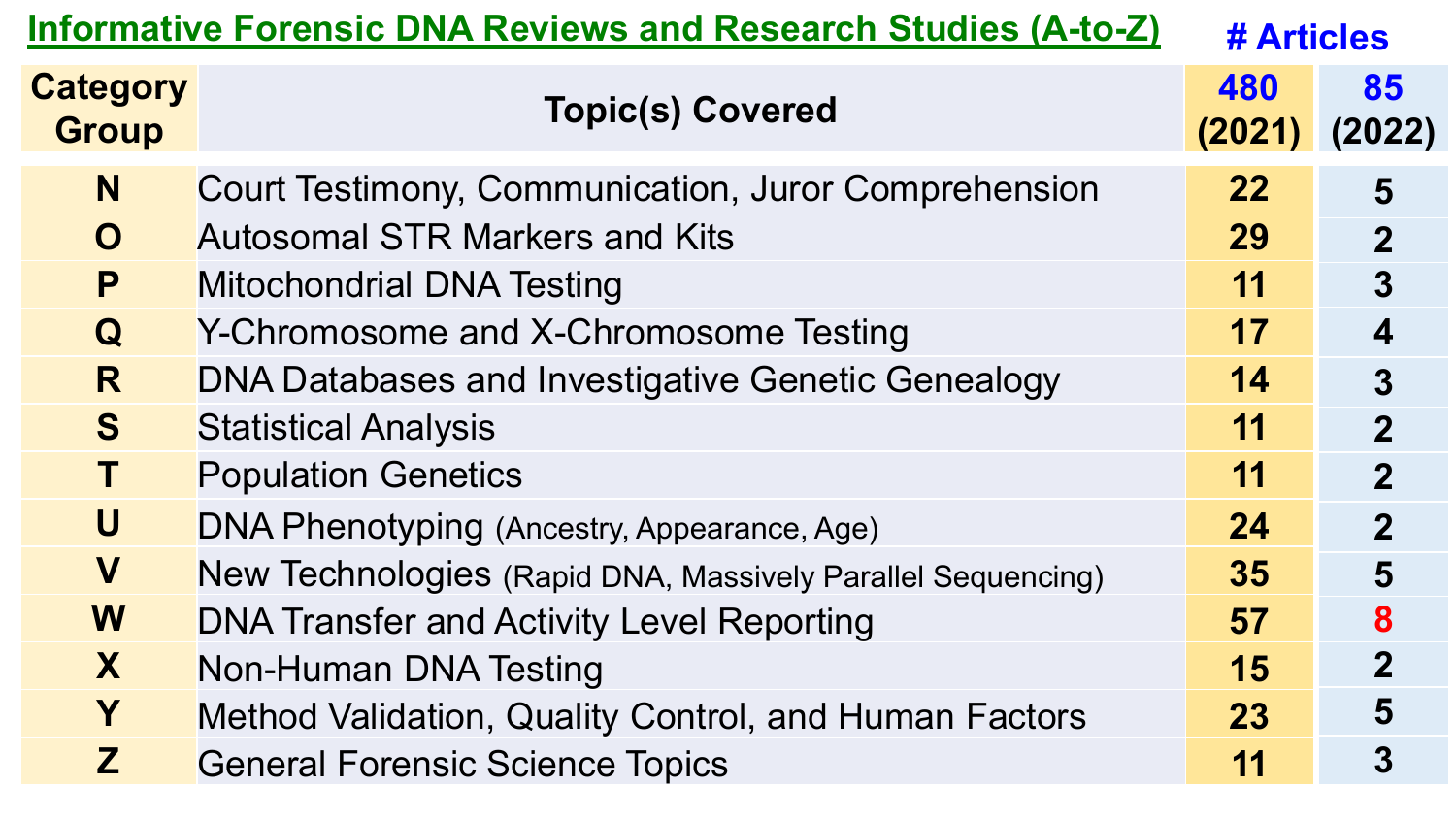## **(MVP 2022 List)** Category W: **DNA Transfer and Activity Level Reporting**

- **1. van Oorschot, R.A.H., Szkuta, B., Meakin, G.E., Kookshoorn, B., Goray, M. (2019) DNA transfer in forensic science: a review.** *Forensic Science International: Genetics* **38: 140-166.**
- 2. Taylor, D., Abarno, D., Rowe, E., Rask-Nielsen, L. (2016) Observations of DNA transfer within an operational Forensic Biology Laboratory. *Forensic Science International: Genetics* 23: 33-49.
- 3. Kokshoorn, B., Blankers, B.J., de Zoete, J., Berger, C.E.H. (2017) Activity level DNA evidence evaluation: On propositions addressing the actor or the activity. *Forensic Science International* 278: 115-124.
- 4. Taylor, D., Kokshoorn, B. and Biedermann, A. (2018) Evaluation of forensic genetics findings given activity level propositions: A review. *Forensic Science International: Genetics* 36: 34-49.
- 5. Burrill, J., Daniel, B., Frascione, N. (2019) A review of trace "touch DNA" deposits: Variability factors and an exploration of cellular composition. *Forensic Science International: Genetics* 39:8-18.
- 6. Gosch, A. and Courts, C. (2019) On DNA transfer: the lack and difficulty of systematic research and how to do it better. *Forensic Science International: Genetics* 40: 24-36.
- 7. Gosch, A., Euteneuer, J., Preuss-Wossner, J., Courts, C. (2020) DNA transfer to firearms in alternative realistic handling scenarios. *Forensic Science International: Genetics* 48: 102355.
- 8. van Oorschot, R.A.H., Meakin, G.E., Kookshoorn, B., Goray, M., Szkuta, B. (2021) DNA transfer in forensic science: recent progress towards meeting challenges. *Genes* 12: 1766. Available [open access] at [https://www.mdpi.com/2073-4425/12/11/1766.](https://www.mdpi.com/2073-4425/12/11/1766)

**+**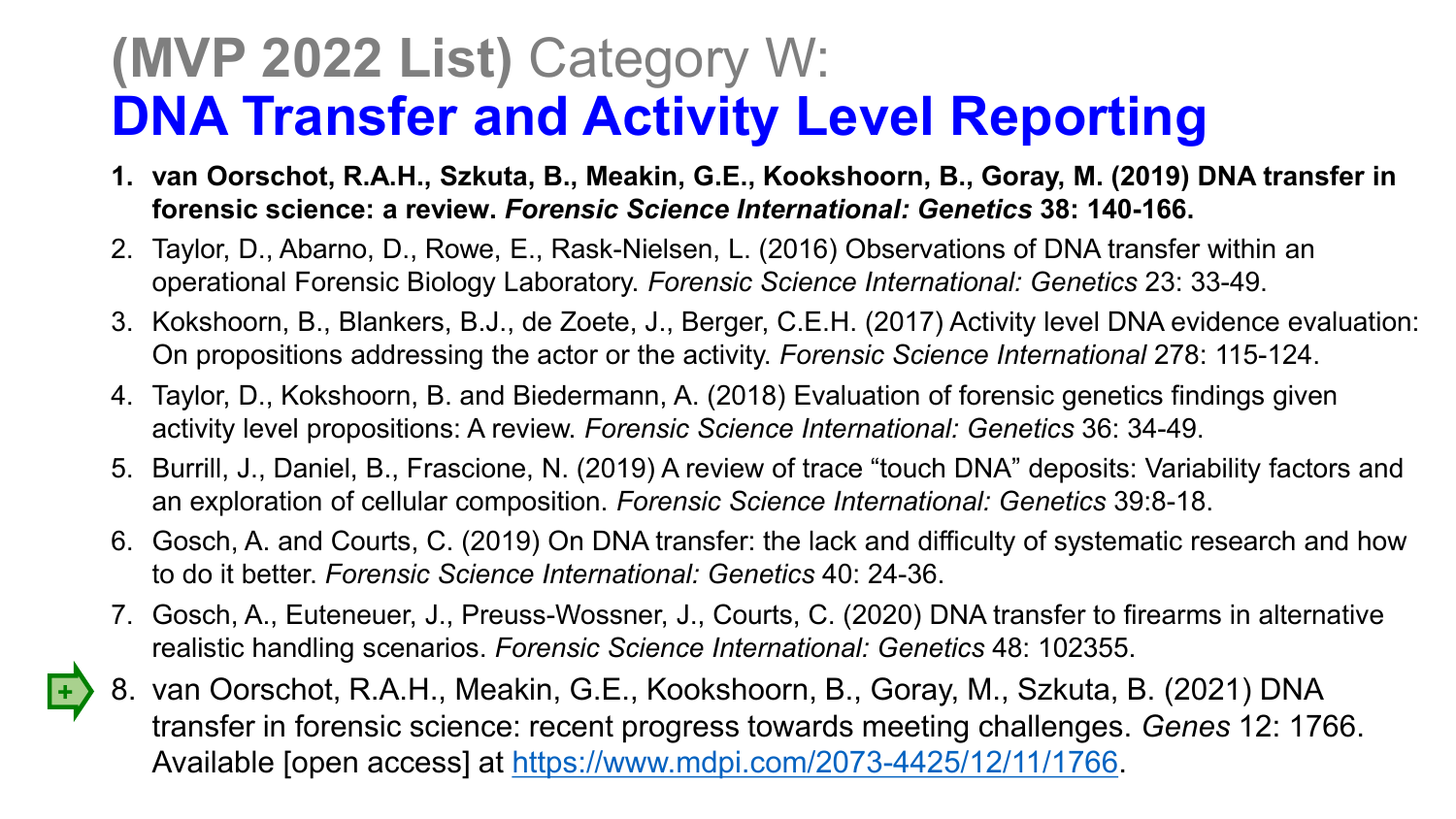## **How We Examined MVPs in the 2021 Workshop**

- 1. Discuss important principles involved with the category topic (e.g., DNA extraction or PCR amplification)
- 2. In each examined category, briefly review the number and types of articles in our reference list and number of times cited in Google Scholar (as of January 2021)
- 3. Focus on one or a few specific articles and the findings reported
- 4. Summarize and review key takeaways

**116-page handout 240 slides and a 33-page reference list**

[https://strbase.nist.gov/pub\\_pres/AAFS2021-W19-Handouts.pdf](https://strbase.nist.gov/pub_pres/AAFS2021-W19-Handouts.pdf)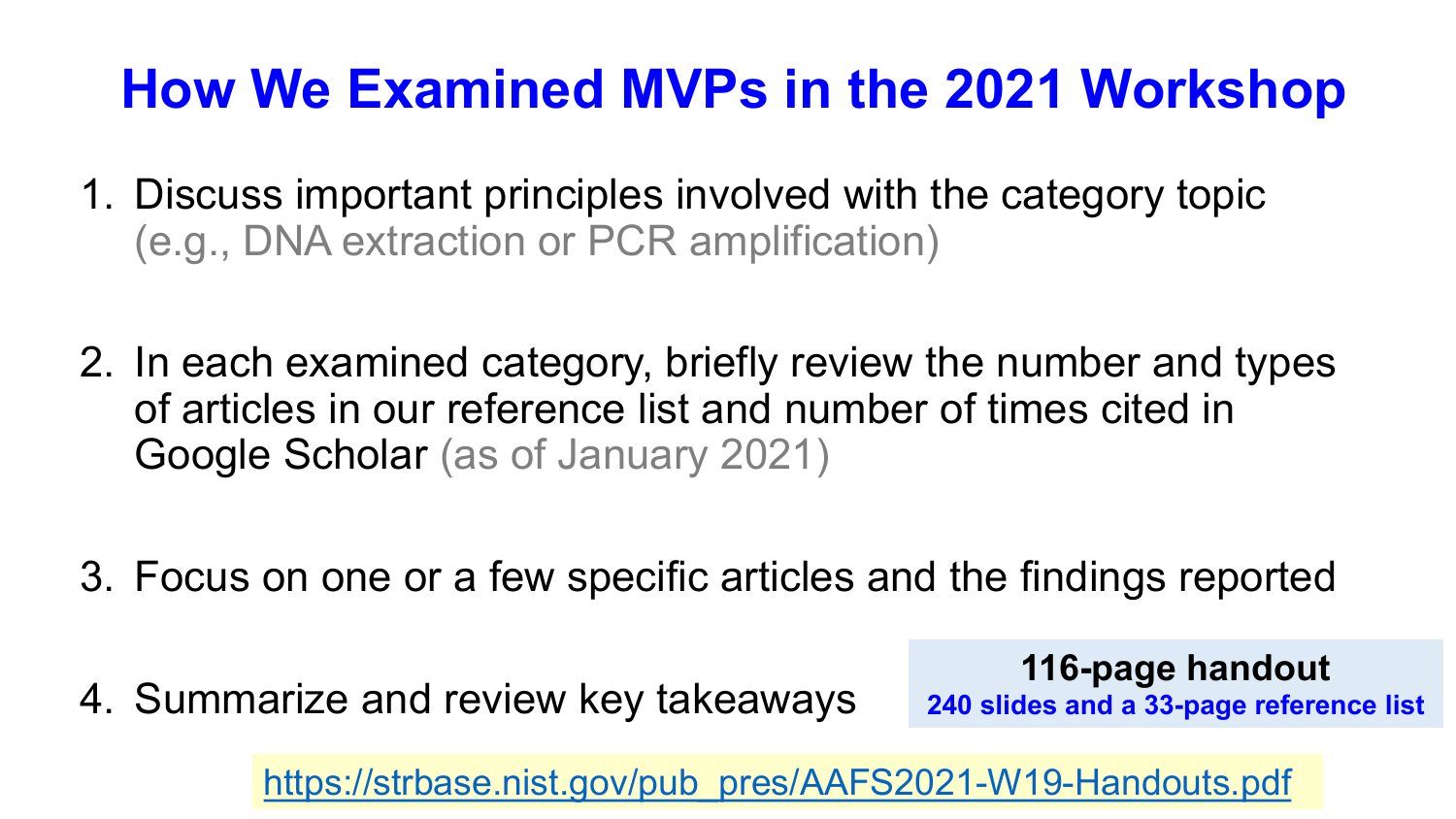## **#1 MVP(s) on PGS**

**L1. Coble, M.D. and Bright, J.-A. (2019) Probabilistic genotyping software: An overview.** *Forensic Science International: Genetics* **38: 219-224.**



#### • **Why is this article valuable?**

• Provides a historical perspective and overview on the movement from binary methods of interpretation to probabilistic methods of interpretation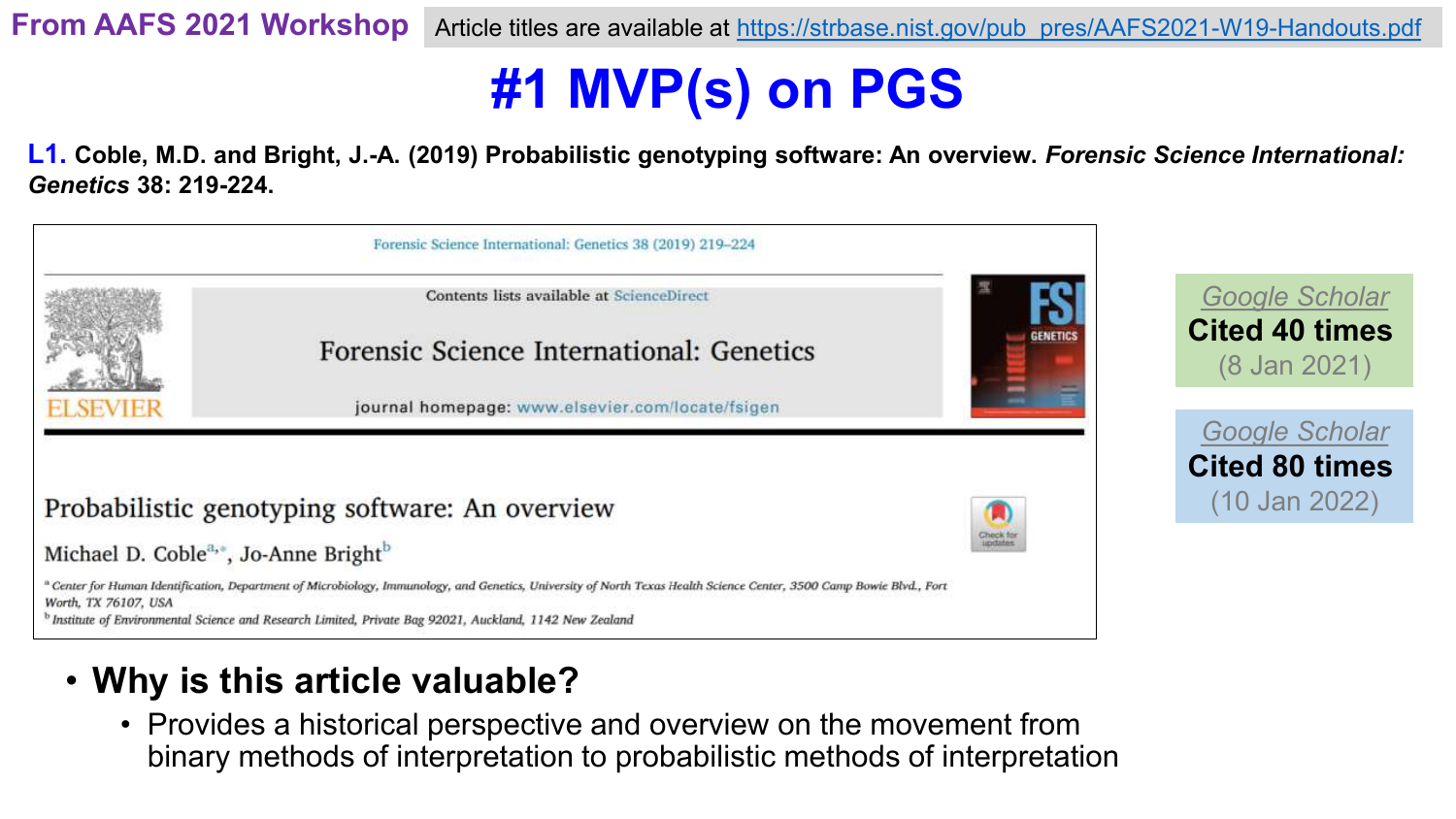## **Interpretation: Probabilistic Genotyping Software - PGS (Discrete, Continuous)**

(Category L – 44 articles)

#### • **Reviews:**

**#1**

- DNA Commission on allele drop-out/in (L11)
- PGS overview and history (L1)
- Comparison of statistical models (L17)
- Historical: 20 years of R&D (L26)
- Paradigm shift (L34)
- Statistical evaluation of forensic evidence (L24)

#### • **Validation**:

- Definitions and recommended tests (L25, L32)
- EuroForMix studies (L29, L39)
- TrueAllele studies (L5, L8, L27, L28, L43)
- STRmix theory and studies (L14, L18, L19, L20, L21, L30, L33, L36, L42, L44)
- STRmix collaborative exercise (L40)
- Comparing model performance (L22, L29, L38, L41)
- **Continuous Models:**
	- Early work (L3, L4, L6, L7, L9, L10)
	- Modeling stutter (L13, L15)
	- Low template profiles (L23, L31)
	- Information gain from peak heights (L37)
- **Likelihood Ratios:**
	- Framework for addressing questions (L2)
	- Exploring nondonor distributions (L12, L44)
	- Calibration and method validation (L16, L35)

**2022 MVP List reduced to 4 articles** (2021 L1, L26, L32) + new 2021 article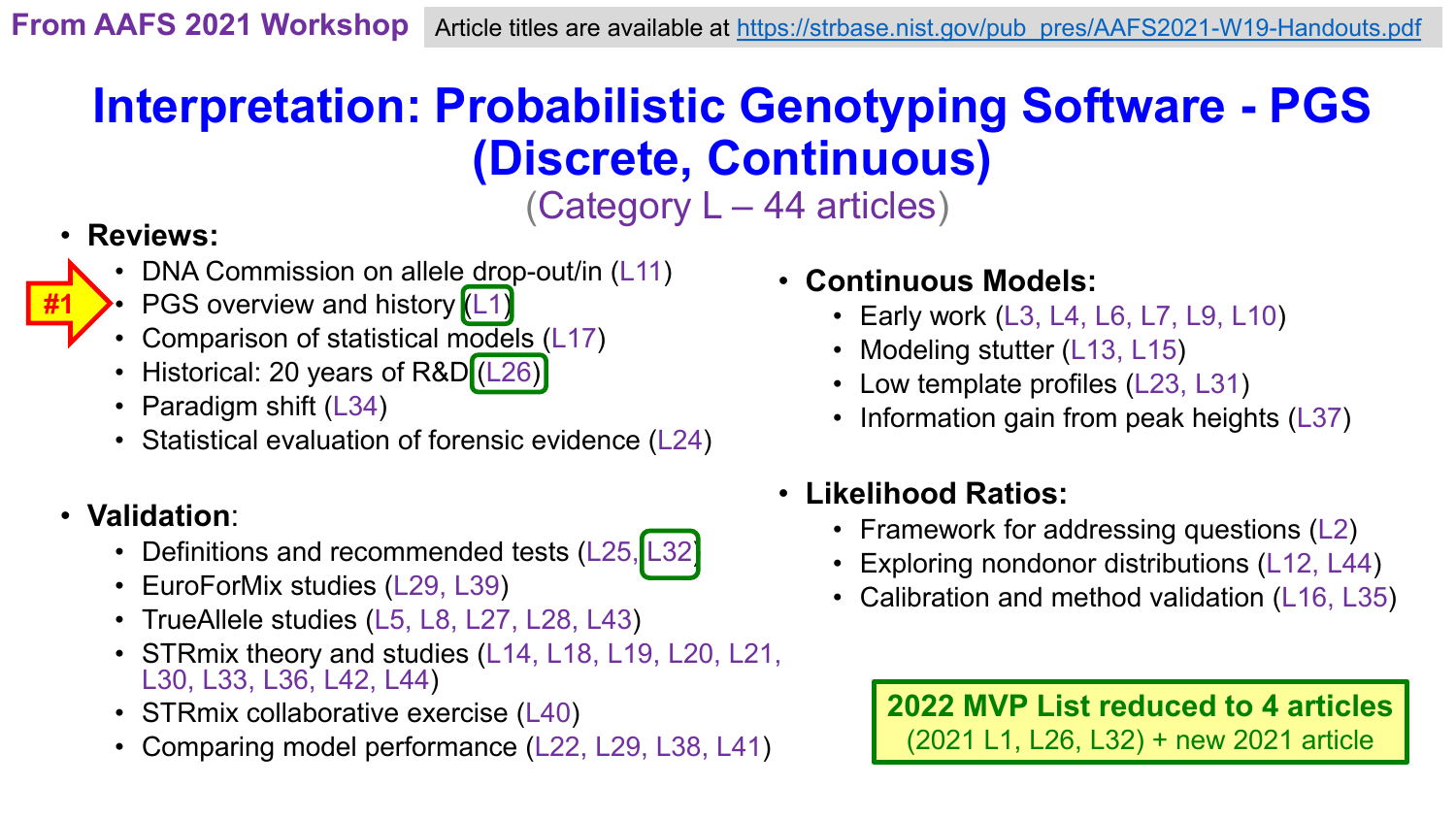## **ISFG DNA Commission Articles**

#### **Several of the #1 MVPs are ISFG DNA Commission articles**:

#### **DNA mixture interpretation**

• **K1.** Gill, P., Brenner, C.H., Buckleton, J.S., Carracedo, A., Krawczak, M., Mayr, W.R., Morling, N., Prinz, M., Schneider, P.M. and Weir, B.S. (2006) DNA Commission of the International Society of Forensic Genetics: Recommendations on the interpretation of mixtures. *Forensic Science International* 160: 90-101.

- **mtDNA**
- **P1.** Parson, W., Gusmão, L., Hares, D.R., Irwin, J.A., Mayr, W.R., Morling, N., Pokorak, E., Prinz, M., Salas, A., Schneider, P.M., Parsons, T.J. (2014) DNA Commission of the International Society for Forensic Genetics: revised and extended guidelines for mitochondrial DNA typing. *Forensic Science International: Genetics* 13: 134-142.
- **Q1.** Roewer, L., Andersen, M.M., Ballantyne, J., Butler, J.M., Caliebe, A., Corach, D., D'Amato, M.E., Gusmão, L., Hou, Y., de Knijff, P., Parson, W., Prinz, M., Schneider, P.M., Taylor, D., Vennemann, M., Willuweit, S. (2020) DNA commission of the International Society of Forensic Genetics (ISFG): Recommendations on the interpretation of Y-STR results in forensic analysis. *Forensic Science International: Genetics* 48: 102308. **Y-STRs**

**Non-human DNA testing**

- **X1.** Linacre, A., Gusmão, L., Hecht, W., Hellmann, A.P., Mayr, W.R., Parson, W., Prinz, M., Schneider, P.M., Morling, N. (2011) ISFG: recommendations regarding the use of non-human (animal) DNA in forensic genetic investigations. *Forensic Science International: Genetics* 5(5): 501-505.
- **These are freely available on the ISFG website**:
	- <https://www.isfg.org/Publications/DNA+Commission>

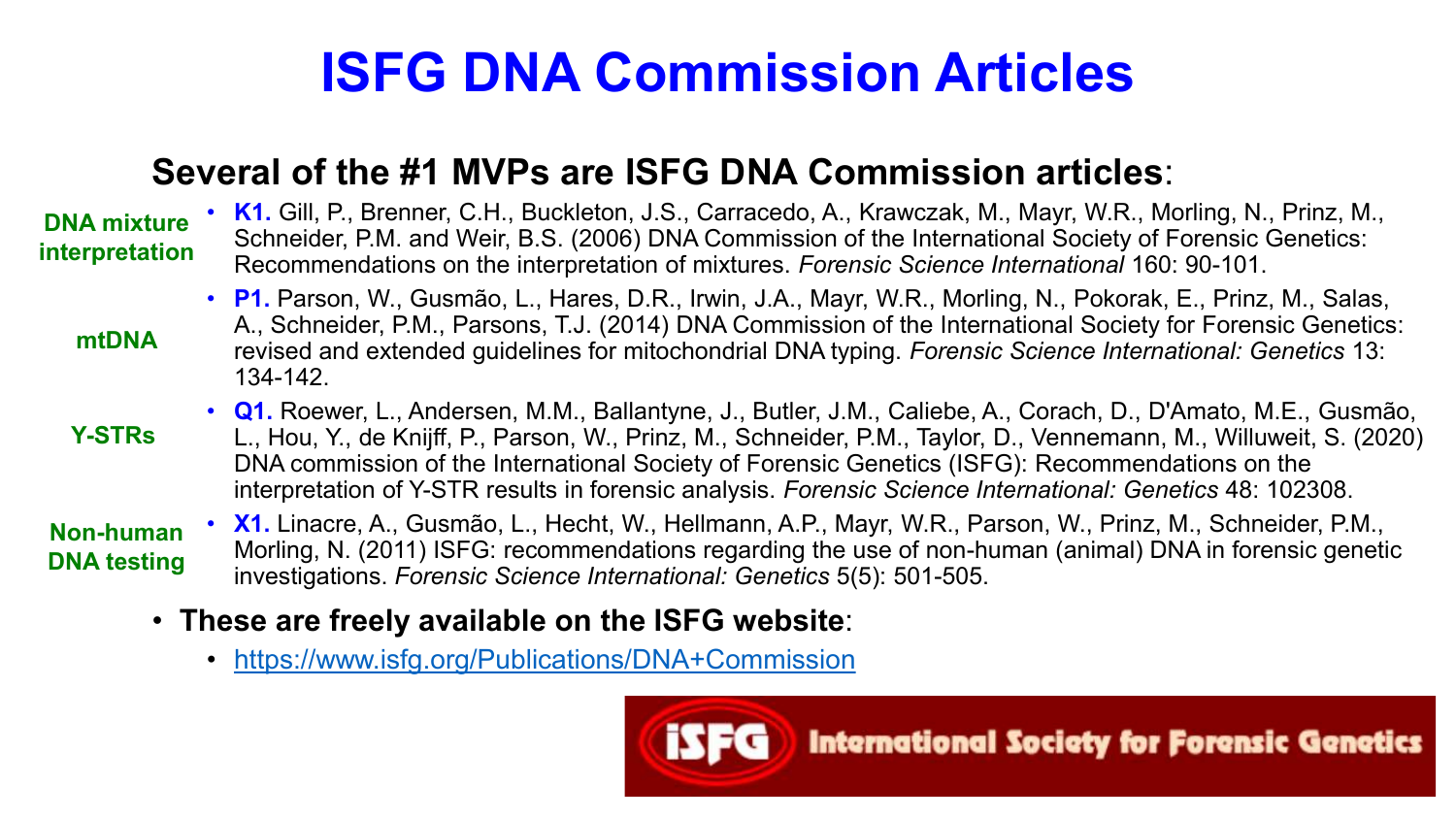## **GCAT** genes

## *Special Issue (Niels Morling, editor)*: **Advances in Forensic Genetics**

an Open Access Journal by MDPI

[https://www.mdpi.com/journal/genes/special\\_issues/Advances\\_Forensic\\_Genetics](https://www.mdpi.com/journal/genes/special_issues/Advances_Forensic_Genetics)

### **24 articles published (2021-2022), topics covered include:**



#### • **PGS Review: EuroForMix, DNAStatistX, STRmix + +**

- OpenArray for forensic phenotyping
- Skin pigmentation and genetic ancestry
- Eye color prediction
- Ancestry informative markers (VISAGE)
- Single cell analysis for forensic phenotyping
- Animal forensic genetics
- Predicting visible traits in dogs (CaDNAP)
- Single cell analysis for mixture interpretation
- New STR panel for cross-species bird DNA
- Ancient DNA methods improve Korean/WW2 IDs
- **DNA transfer review and recent progress**
- Bayesian Networks for DNA transfer questions
- SNP markers for investigative genetic genealogy (FORCE panel)
- **DNA sampling in burglary investigations**
- Body fluid ID and tissues
- Microbiome analysis
- **Software options for forensic sequencing**
- ChrY and mtDNA statistics/assessment
- Ethical decision-making as lived practice
- DNA from aged rootless hair shafts in Romanov relics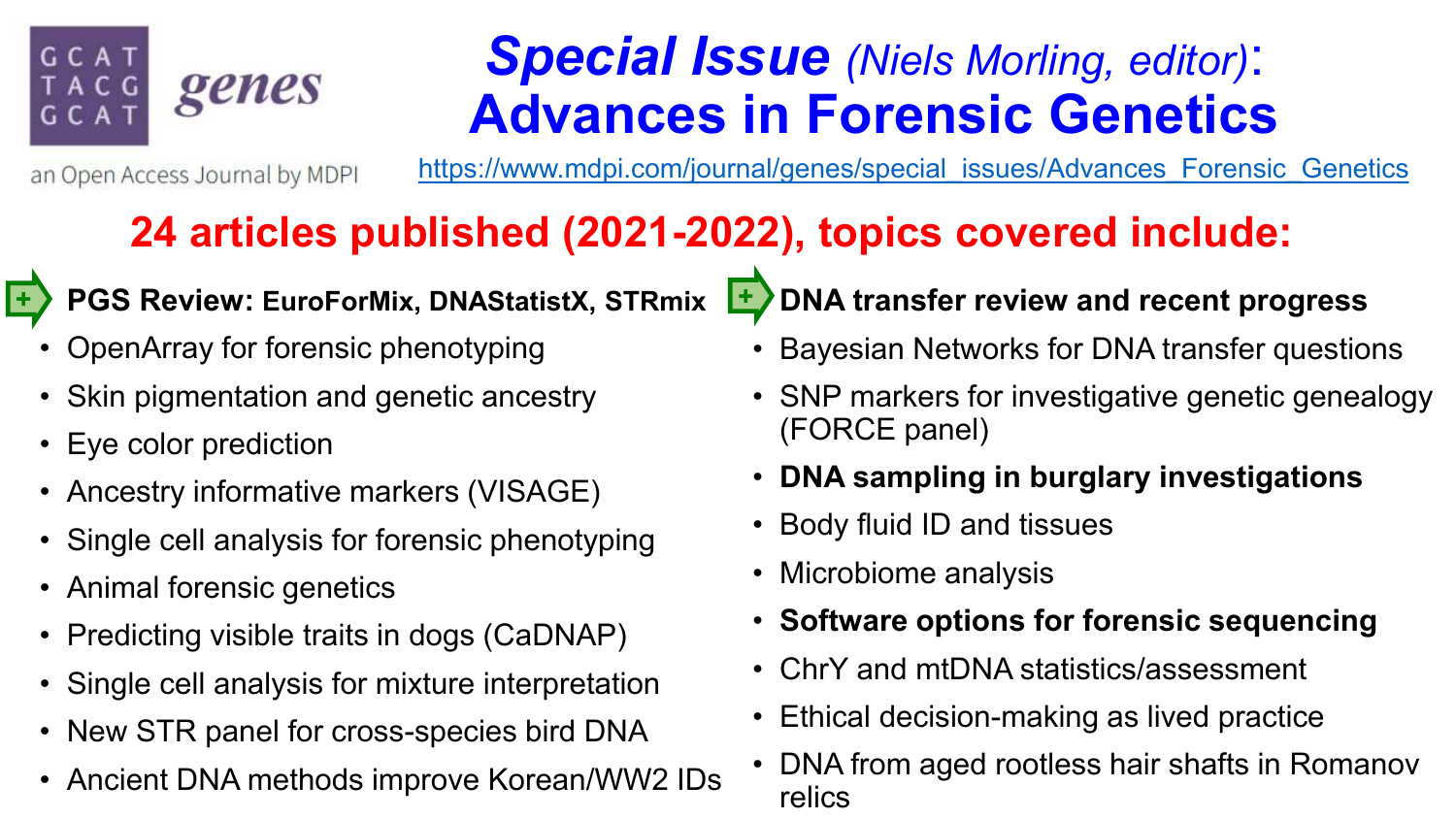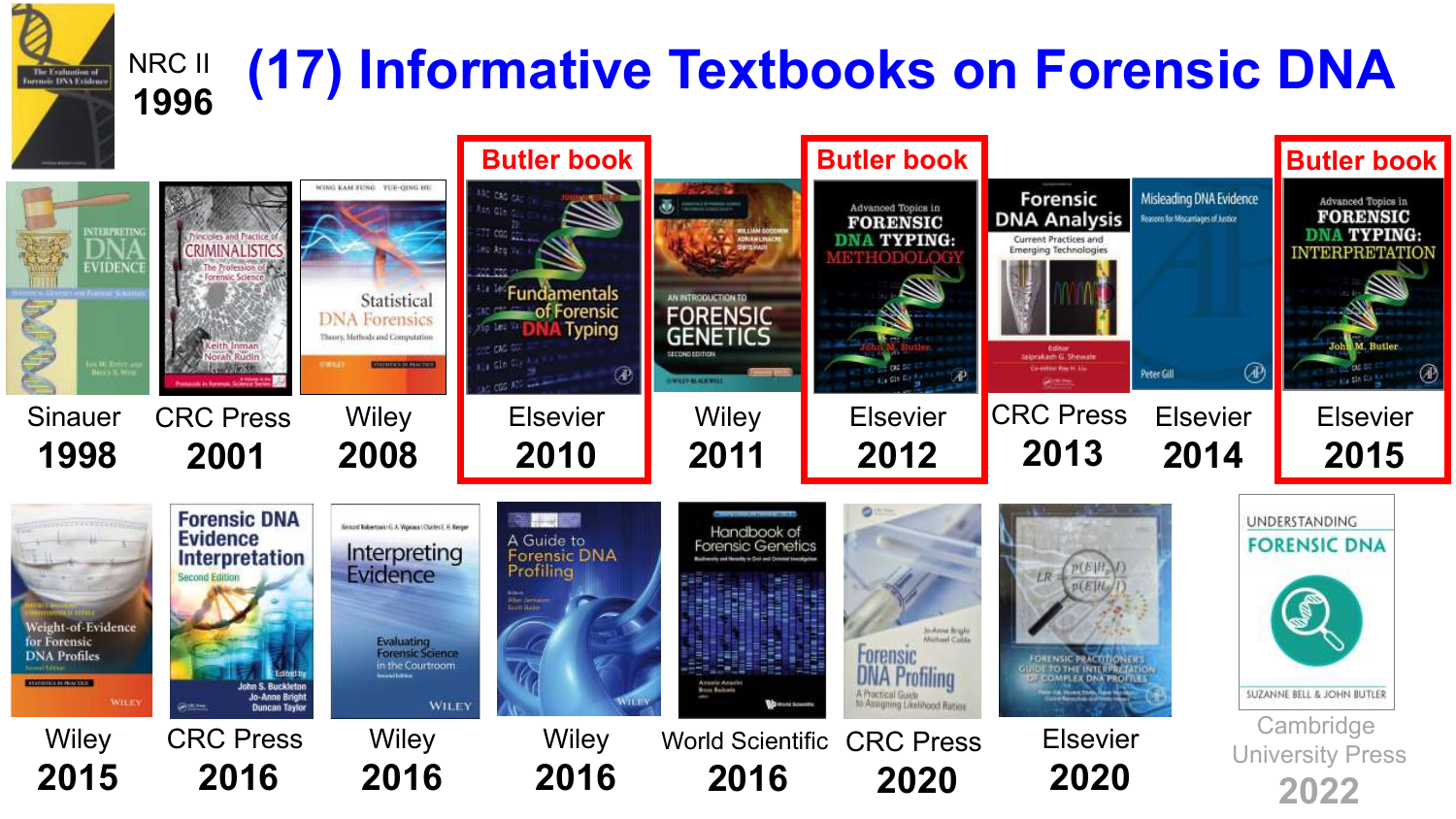## **Testing the Current 26 MVP "A-to-Z" Categories**  with the 2019-2022 INTERPOL Review

**MVP** 

**A** 9

**B** 56

 $C$ 

**E** 27

**G** 5

 $K$ 

**M** 

## **Starting with 4,087 articles**

Scopus & Web of Science "forensic DNA" searches January 2019 to March 2022 (with some additions)

> Removed duplicates and **sorted into 26 categories**  MVP "A to Z" **1,884 + 6 additional ones**

> > **articles**

| <b>IVP</b>   | # articles     | <b>MVP</b> | # articles | <b>Additional Categories</b>     |
|--------------|----------------|------------|------------|----------------------------------|
| Α            | 9              | N          | 18         | Human Remains ID (DVI)           |
| B            | 56             | O          | 49         | 92                               |
| $\mathbf C$  | 116            | P          | 95         | <b>Microbial &amp; Viral DNA</b> |
| D            | 100            | Q          | $117 + 25$ | 59                               |
| E            | 27             | R          | 77         | Microhaplotypes/InDels           |
| F            | 38             | S          | 54         | 53                               |
| G            | 5              | Τ          | 147        | <b>Proteomics</b>                |
| H            | 3              | U          | 172        | 15                               |
| $\mathbf{I}$ | 10             | V          | $105 + 32$ | <b>Sexual Assault Policy</b>     |
| J            | 20             | W          | 57         | 33                               |
| K            | 6              | X          | 126        | <b>Other Applications</b>        |
| L            | 63             | Y          | 22         | 48                               |
| M            | $\overline{2}$ | Z          | 18         | (+12 unsorted)                   |

version May 16, 2022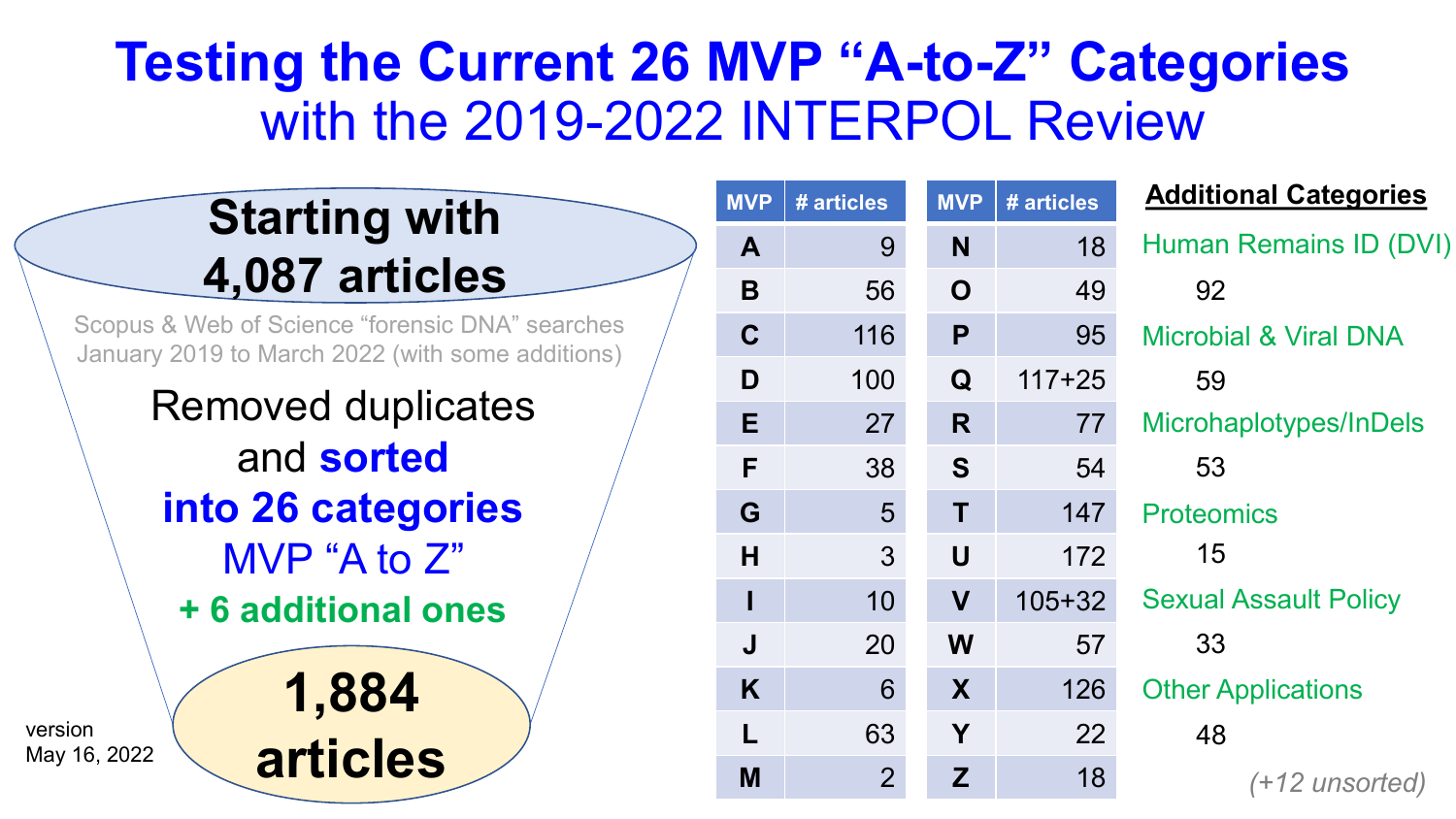## **Some Final Thoughts**

- 1. No selection criteria or reference list will be perfect or complete
	- continuing research and future review articles add knowledge to our field
	- some references could be removed to focus content in various categories
- 2. We would love to hear your ideas on how to best maintain an updated list to benefit the community
	- Are there other category groups that should be included in MVP lists?
- 3. How could a national/international MVP list benefit future training?
	- Would it be worth conducting an AAFS or EAFS survey on this topic?
	- It would be nice to have all of the articles available as PDF files that could be freely shared
	- If we understand the need, then we can lay the groundwork for future possibilities in funding